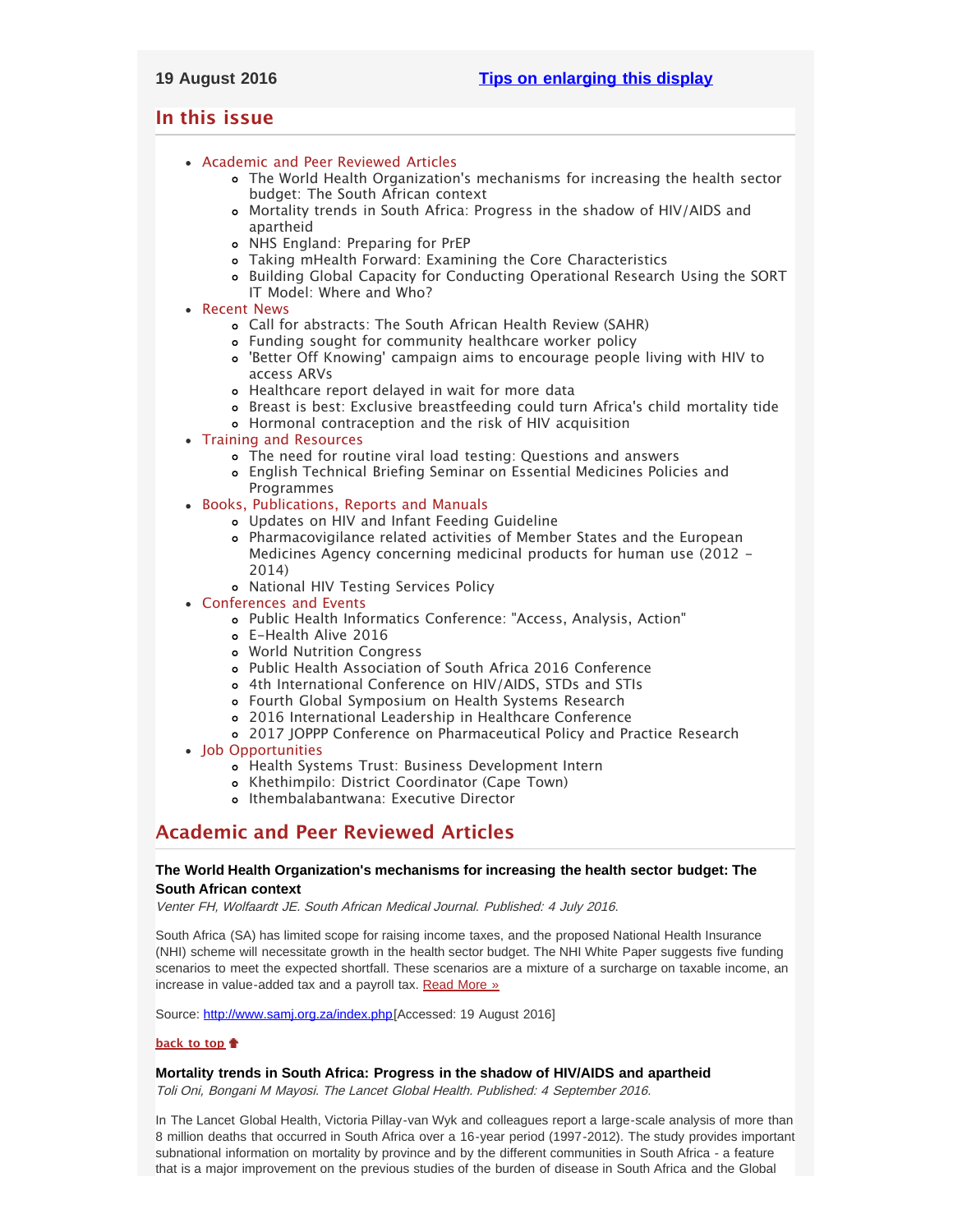Burden of Disease study-thus making this report more useful to policy makers and planners at national and provincial levels of the country. [Read More »](http://www.thelancet.com/journals/langlo/article/PIIS2214-109X(16)30178-4/fulltext)

Source: [http://www.thelancet.com/\[](http://www.thelancet.com/journals/langlo/article/PIIS2214-109X(16)30178-4/fulltext)Accessed: 19 August 2016]

### **[back to top](#page-0-4)**

### <span id="page-1-0"></span>**NHS England: Preparing for PrEP**

The Lancet. Published: 13 August 2016.

The landmark decision by the UK High Court on Aug 2, 2016, concerning NHS England and the funding of HIV pre-exposure prophylaxis (PrEP) is still resonating. Unless NHS England successfully appeals against the judgment, responsibility for funding an estimated  $£ 10-20$  million a year HIV prevention programme will land squarely in its court. Yet any future funding of PrEP within NHS England will have to be considered alongside 18 other recommended new treatment programmes shortlisted for the next round of commissioning, such as funding for prosthetics for lower limb loss, or rituximab for immunoglobulin G4-related disease[.Read More »](http://www.thelancet.com/journals/lancet/article/PIIS0140-6736(16)31343-5/fulltext)

Source: [http://www.thelancet.com/journals/](http://www.thelancet.com/journals/lancet/article/PIIS0140-6736(16)31343-5/fulltext) [Accessed: 19 August 2016]

**[back to top](#page-0-4)**

#### <span id="page-1-1"></span>**Taking mHealth Forward: Examining the Core Characteristics**

Teaniese Latham Davis, Ralph DiClemente, Michael Prietula. Journal of Medical Internet Research mHealth. Published: 10 August 2016.

The emergence of mobile health (mHealth) offers unique and varied opportunities to address some of the most difficult problems of health. Some of the most promising and active efforts of mHealth involve the engagement of mobile phone technology. [Read More »](http://mhealth.jmir.org/2016/3/e97/)

Source: [http://mhealth.jmir.org/2016/3/e97/\[](http://mhealth.jmir.org/2016/3/e97/)Accessed: 19 August 2016]

**[back to top](#page-0-4)**

# <span id="page-1-2"></span>**Building Global Capacity for Conducting Operational Research Using the SORT IT Model: Where and Who?**

Rony Zachariah, Stefanie Rust, Selma Dar Berger, Nathalie Guillerm, Karen Bissell, Paul Delaunois, et al. Plos One. Published: 9 August 2016.

Research capacity is weakest in low and middle-income countries (LMICs) where operational research is highly relevant and needed. Structured Operational Research and Training Initiative (SORT IT) courses have been developed to train participants to conduct and publish operational research and influence policy and practice. Twenty courses were completed in Asia, Africa, Europe and the South Pacific between 2009 and 2014.[Read](http://journals.plos.org/plosone/article?id=10.1371%2Fjournal.pone.0160837) [More »](http://journals.plos.org/plosone/article?id=10.1371%2Fjournal.pone.0160837)

Source: [http://journals.plos.org/plosone/article?id=10.1371%2Fjournal.pone.0160837\[](http://journals.plos.org/plosone/article?id=10.1371%2Fjournal.pone.0160837)Accessed: 19 August 2016]

**[back to top](#page-0-4)**

# <span id="page-1-3"></span>**Recent News**

#### <span id="page-1-4"></span>**Call for abstracts: The South African Health Review (SAHR)**

Health Systems Trust. Published: 18 August 2016.

Published annually by Health Systems Trust, the South African Health Review is an accredited peer-reviewed journal that is widely respected as an authoritative source of research, analysis and reflection on health systems. 2017 marks the 20th edition of the SAHR. To commemorate the occasion, chapters that give consideration to advances made in the health system over the past 20 years, or reflect on what the next 20 years may bring, are actively being sought. [Read More »](http://www.hst.org.za/news/sahr-2017-call-chapters)

Source: [http://www.hst.org.za/news/sahr-2017-call-chapters\[](http://www.hst.org.za/news/sahr-2017-call-chapters)Accessed: 19 August 2016]

### **[back to top](#page-0-4)**

#### <span id="page-1-5"></span>**Funding sought for community healthcare worker policy**

BDLive. Published: 16 August 2016.

The National Health Department is in talks with the National Treasury about funding community healthcare workers, Parliament heard on Tuesday. The Health Department's deputy director-general for primary healthcare services Jeanette Hunter told the portfolio committee on health that a community healthcare worker policy had been drafted, but that it needed to be funded before it could be implemented. [Read More »](http://www.hst.org.za/news/funding-sought-community-healthcare-worker-policy)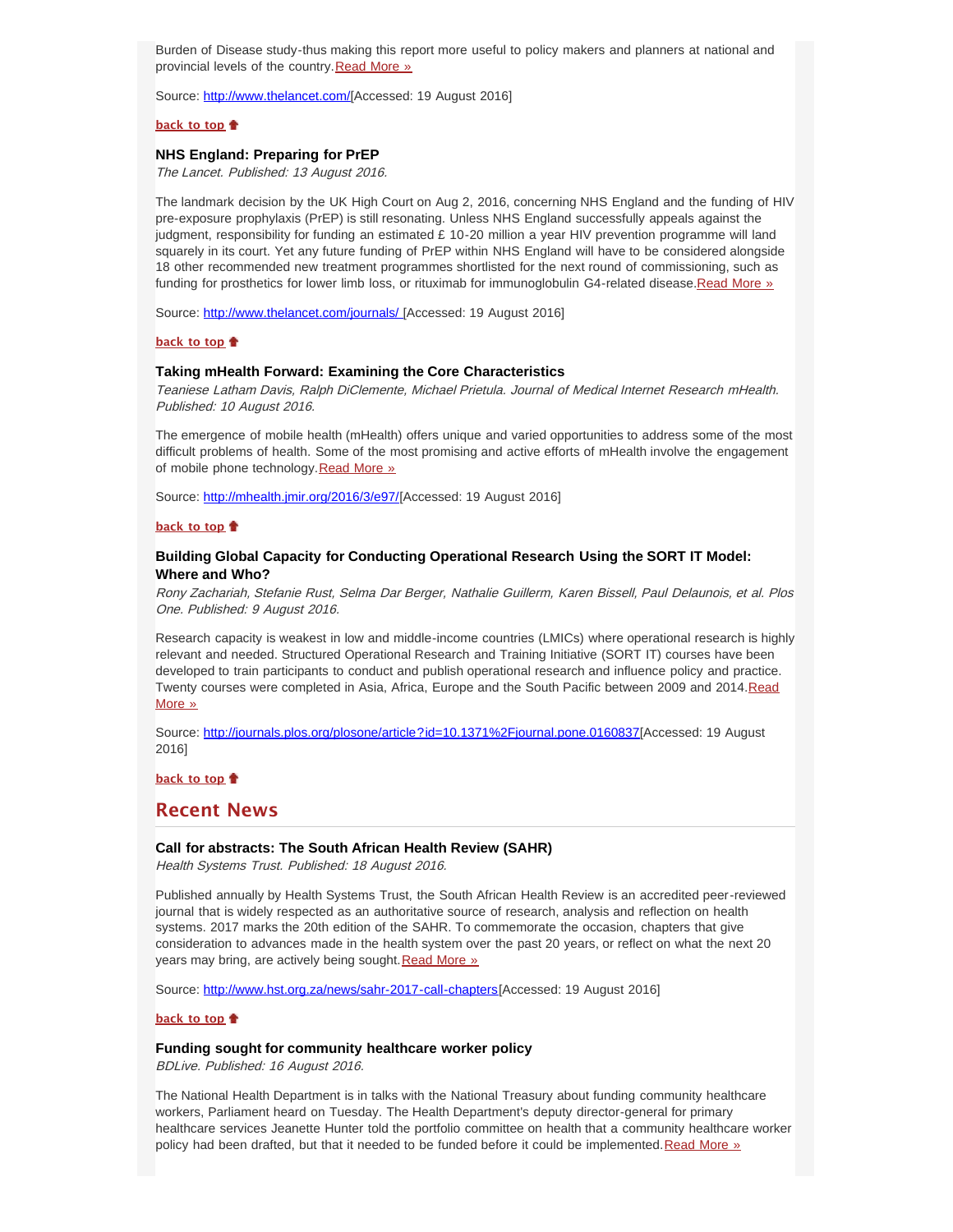#### **[back to top](#page-0-4)**

## <span id="page-2-0"></span>**'Better Off Knowing' campaign aims to encourage people living with HIV to access ARVs**

Health Systems Trust. Published:19 August 2016.

In June the leading public health NGO Health Systems Trust (HST) launched its 'Better Off Knowing' campaign, motivating South Africans from all walks of life to get tested for HIV so that they know their status and if HIV-positive, receive treatment and live longer. The high-profile campaign forms part of South Africa's contribution to the ambitious UNAIDS 'Fast-Track' 90-90-90 global targets for combatting HIV in communities and achieving an AIDS-free generation by 2030. [Read More »](http://www.hst.org.za/news/media-release)

Source: [http://www.hst.org.za/news/media-release\[](http://www.hst.org.za/news/media-release)Accessed: 19 August 2016]

#### **[back to top](#page-0-4)**

## <span id="page-2-1"></span>**Healthcare report delayed in wait for more data**

BDLive. Published: 18 August 2016.

The Competition Commission's healthcare market inquiry has postponed the publication of its interim report, due for release last week, citing delays in obtaining key data from medical schemes and private hospitals. The inquiry was established to probe the nature of the private healthcare market, and determine whether there were barriers to effective competition and patient access. It was due to publish its interim report on August 5, with a final report and recommendations due on December 15. [Read More »](http://www.hst.org.za/news/healthcare-report-delayed-wait-more-data)

Source: [http://www.bdlive.co.za/national/health/2016/08/10/\[](http://www.bdlive.co.za/national/health/2016/08/10/healthcare-report-delayed-in-wait-for-more-data)Accessed: 19 August 2016]

#### **[back to top](#page-0-4)**

#### <span id="page-2-2"></span>**Breast is best: Exclusive breastfeeding could turn Africa's child mortality tide**

Bhekisisa. Published: 18 August 2016.

The African continent has the ignominious distinction of housing the seven countries in which the highest number of children die before their fifth birthday, according to the United Nations Inter-agency Group for Child Mortality Estimation. These countries - Angola, the Central African Republic, Chad, Mali, Nigeria, Sierra Leone and Somalia - all have an under-five mortality rate above 100 deaths per 1 000 live births. [Read More »](http://www.hst.org.za/news/malnutrition-leading-cause-death-under-fives-there-s-simple-and-free-solution-could-save-lives)

Source: [http://bhekisisa.org/article/\[](http://bhekisisa.org/article/2016-08-18-00-breast-is-best-exclusive-breastfeeding-could-turn-africas-child-mortality-tide)Accessed: 19 August 2016]

#### **[back to top](#page-0-4)**

## <span id="page-2-3"></span>**Hormonal contraception and the risk of HIV acquisition**

WHO. Published: 9 August 2016.

The expert review group will assess whether current WHO guidance needs to change in the light of a new review of data, published in AIDS on 9 August 2016, which was commissioned by WHO. [Read More »](http://www.hst.org.za/news/hormonal-contraception-and-risk-hiv-acquisition)

Source: [www.who.int/entity/reproductivehealth/\[](http://who.int/entity/reproductivehealth/topics/family_planning/statement/en)Accessed: 19 August 2016]

#### **[back to top](#page-0-4)**

# **Training and Resources**

#### <span id="page-2-4"></span>**The need for routine viral load testing: Questions and answers**

UNAIDS. Published: 2016.

Greatly expanded access to routine viral load testing will be a game-changer in the global response to AIDS. Routine viral load tests improve treatment quality and individual health outcomes for people living with HIV, contribute to prevention, and potentially reduce resource needs for costly second- and third-line HIV medicines. [Click Here»](http://www.hst.org.za/publications/need-routine-viral-load-testing-questions-and-answers)

#### [back to top](#page-0-4)

<span id="page-2-5"></span>English Technical Briefing Seminar on Essential Medicines Policies and Programmes World Health Organization. When: 17-21 October 2016.

The technical briefing will be of interest to Ministry of Health officials who deal with pharmaceutical issues, WHO regional advisers and country office staff of WHO and other UN agencies, national and regional drug regulators, and government and non-government officials working in related areas. Academics and pharmaceutical company representatives have also attended past seminars. [Click Here»](http://who.int/medicines/technical_briefing/tbs/en/)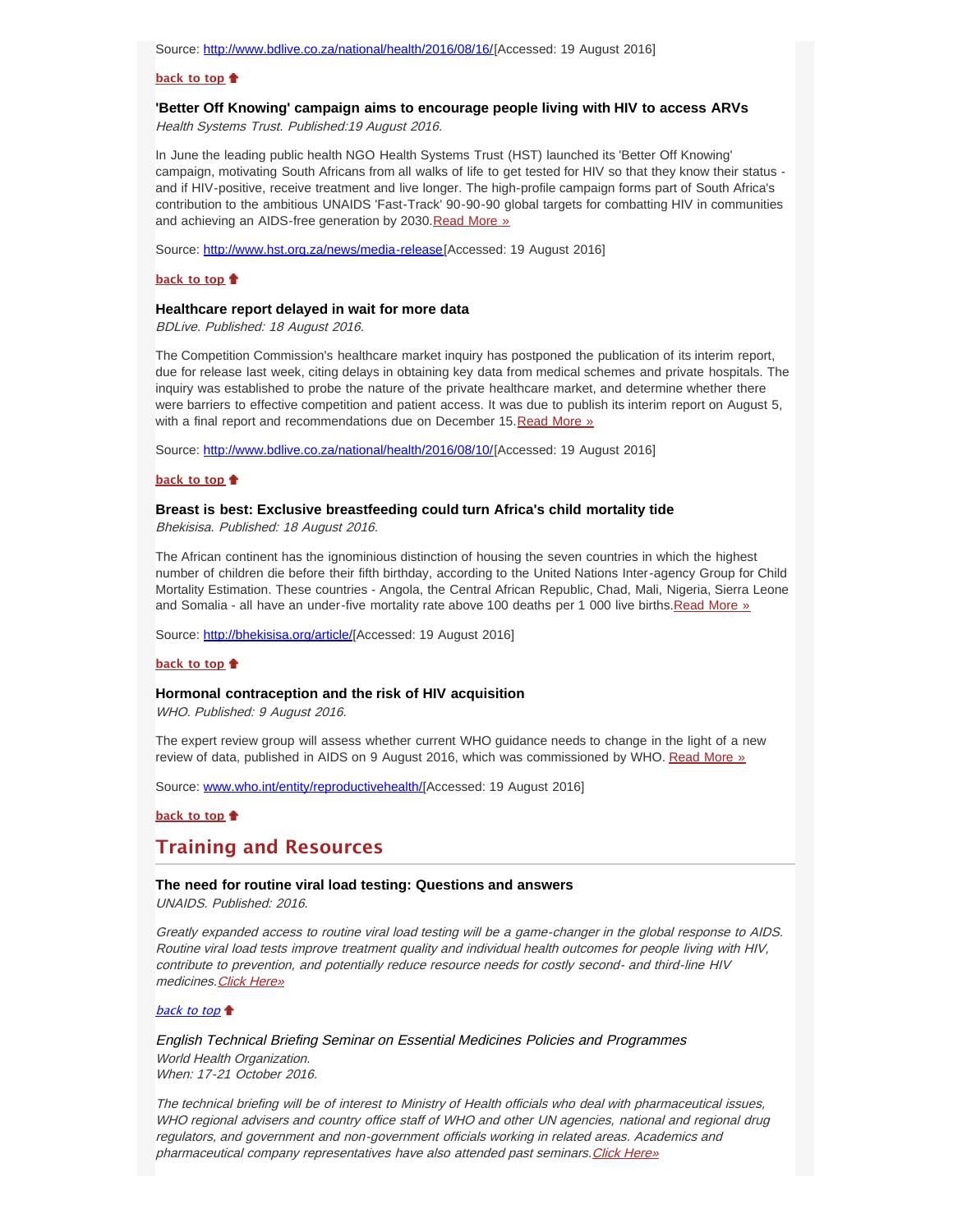# <span id="page-3-0"></span>Books, Publications, Reports and Manuals

## <span id="page-3-1"></span>Updates on HIV and Infant Feeding Guideline WHO. Published: 2016.

WHO guidelines on HIV and Infant Feeding in 2010 for the first time recommended the use of antiretroviral drugs to prevent postnatal transmission of HIV through breastfeeding. This resulted in a major change from an individualised counselling approach toward a public health approach regarding how maternal and child health services should routinely promote and support infant feeding practices among mothers living with HIV. [Click](http://www.hst.org.za/publications/updates-hiv-and-infant-feeding-guideline) [Here»](http://www.hst.org.za/publications/updates-hiv-and-infant-feeding-guideline)

## [back to top](#page-0-4)

<span id="page-3-2"></span>Pharmacovigilance related activities of Member States and the European Medicines Agency concerning medicinal products for human use (2012 - 2014) European Commission. Published: 2016.

In the European Union (EU) medicinal products for human use are subject to strict testing and assessment of their quality, efficacy and safety before being authorised either at Member State or EU level. Once placed on the market they continue to be monitored through pharmacovigilance activities. [Click Here»](http://www.hst.org.za/publications/pharmacovigilance-related-activities-member-states-and-european-medicines-agency-concer)

#### [back to top](#page-0-4)

## <span id="page-3-3"></span>National HIV Testing Services Policy National Department of Health. Published: July 2016.

Responding to HIV and AIDS is one of the most important tasks in South Africa, which is why the prevention of new HIV infections and treatment and care of HIV-infected people are one of the South African government's top priorities. Recent new South African and international guidelines and recommendations prompted the review of South Africa's HIV Counselling and Testing (HCT) guidelines, which resulted in this newly revised document, the South African National HIV Testing Services: Policy, 2016. [Click Here»](http://www.hst.org.za/publications/national-hiv-testing-services-policy)

### [back to top](#page-0-4)

# <span id="page-3-4"></span>Conferences and Events

# <span id="page-3-5"></span>Public Health Informatics Conference: "Access, Analysis, Action" When: 21 - 24 August 2016 Venue: Atlanta, USA URL: <http://phiconference.org/>

#### [back to top](#page-0-4)

# <span id="page-3-6"></span>E-Health Alive 2016 When: 6 - 7 September 2016 Venue: Sandton Convention Centre, Sandton, South Africa URL: <http://ehealthalive.co.za/>

#### [back to top](#page-0-4)

## <span id="page-3-7"></span>World Nutrition Congress When: 30 August - 2 September 2016 Venue: Cape Town, South Africa URL: <http://www.wncapetown2016.com/>

### [back to top](#page-0-4)

<span id="page-3-8"></span>Public Health Association of South Africa 2016 Conference When: 19 - 22 September 2016 Venue: East London, South Africa E-Mail: [deon.salomo@mrc.ac.za](file:///Users/DTP/Desktop/deon.salomo@mrc.ac.za)

#### [back to top](#page-0-4)

<span id="page-3-9"></span>4th International Conference on HIV/AIDS, STDs and STIs When: 3 - 5 October 2016 Venue: Orlando, Florida, USA URL: <http://hiv-aids-std.conferenceseries.com/>